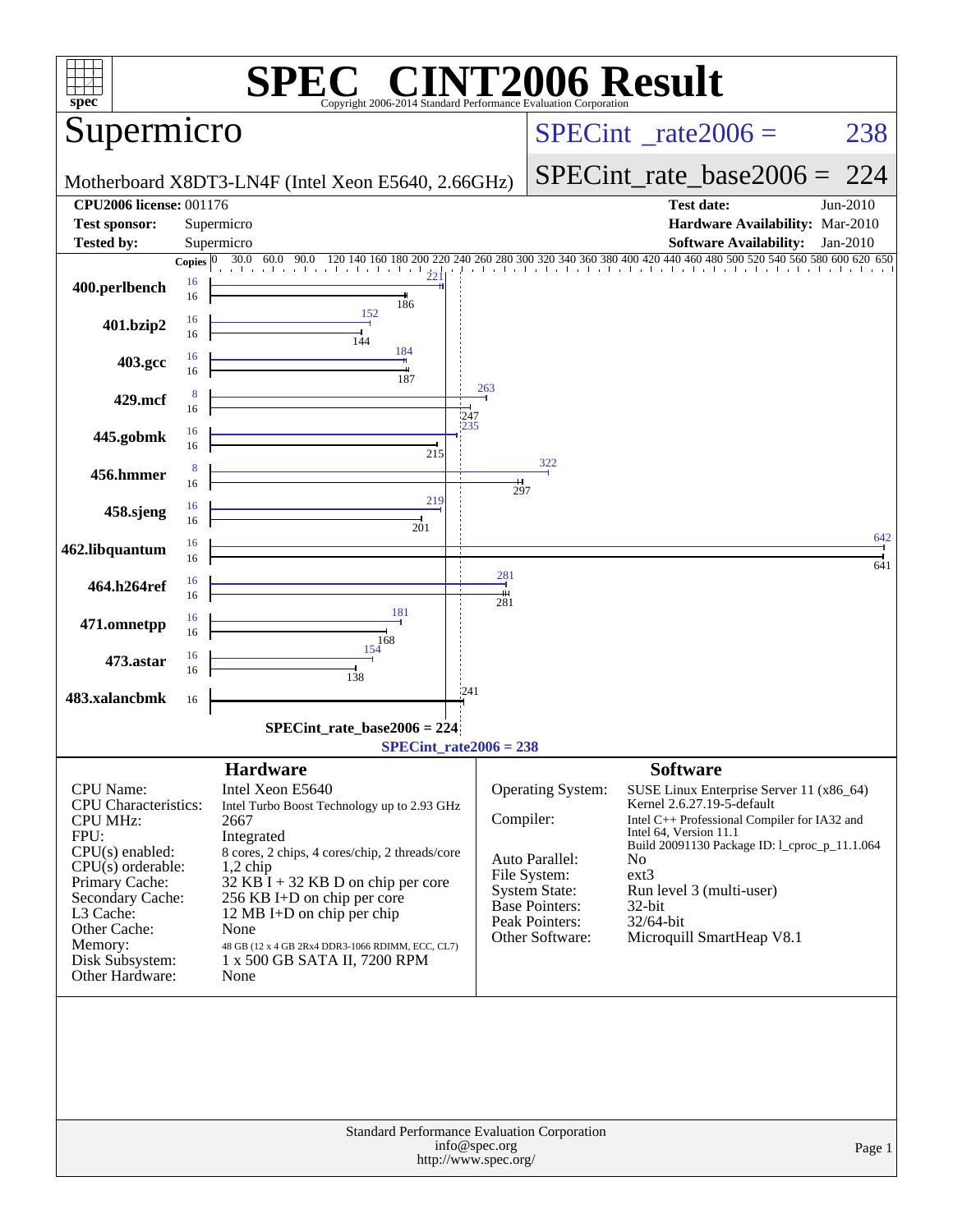

# **[SPEC CINT2006 Result](http://www.spec.org/auto/cpu2006/Docs/result-fields.html#SPECCINT2006Result)**

## Supermicro

## SPECint rate $2006 = 238$

Motherboard X8DT3-LN4F (Intel Xeon E5640, 2.66GHz)

[SPECint\\_rate\\_base2006 =](http://www.spec.org/auto/cpu2006/Docs/result-fields.html#SPECintratebase2006) 224

**[CPU2006 license:](http://www.spec.org/auto/cpu2006/Docs/result-fields.html#CPU2006license)** 001176 **[Test date:](http://www.spec.org/auto/cpu2006/Docs/result-fields.html#Testdate)** Jun-2010

**[Test sponsor:](http://www.spec.org/auto/cpu2006/Docs/result-fields.html#Testsponsor)** Supermicro **[Hardware Availability:](http://www.spec.org/auto/cpu2006/Docs/result-fields.html#HardwareAvailability)** Mar-2010 **[Tested by:](http://www.spec.org/auto/cpu2006/Docs/result-fields.html#Testedby)** Supermicro **[Software Availability:](http://www.spec.org/auto/cpu2006/Docs/result-fields.html#SoftwareAvailability)** Jan-2010

#### **[Results Table](http://www.spec.org/auto/cpu2006/Docs/result-fields.html#ResultsTable)**

|                  | <b>Base</b>   |                |       |                |            |                                                                                                          |            |               | <b>Peak</b>    |              |                |              |                |              |  |
|------------------|---------------|----------------|-------|----------------|------------|----------------------------------------------------------------------------------------------------------|------------|---------------|----------------|--------------|----------------|--------------|----------------|--------------|--|
| <b>Benchmark</b> | <b>Copies</b> | <b>Seconds</b> | Ratio | <b>Seconds</b> | Ratio      | <b>Seconds</b>                                                                                           | Ratio      | <b>Copies</b> | <b>Seconds</b> | <b>Ratio</b> | <b>Seconds</b> | <b>Ratio</b> | <b>Seconds</b> | <b>Ratio</b> |  |
| 400.perlbench    | 16            | 846            | 185   | 835            | 187        | 841                                                                                                      | <b>186</b> | 16            | 715            | 219          | 706            | 221          | 708            | <u>221</u>   |  |
| 401.bzip2        | 16            | 1073           | 144   | 1074           | 144        | 1073                                                                                                     | 144        | 16            | 1017           | 152          | 1016           | 152          | 1016           | 152          |  |
| $403.\text{gcc}$ | 16            | 692            | 186   | 690            | 187        | 683                                                                                                      | 188        | 16            | 699            | 184          | 698            | <u>184</u>   | 692            | 186          |  |
| $429$ .mcf       | 16            | 590            | 247   | 589            | 248        | 590                                                                                                      | 247        |               | 277            | 263          | 278            | 263          | 278            | 263          |  |
| $445$ .gobm $k$  | 16            | 776            | 216   | 779            | 215        | 779                                                                                                      | 215        | 16            | 715            | 235          | 714            | 235          | 717            | 234          |  |
| 456.hmmer        | 16            | 503            | 297   | 510            | 293        | 502                                                                                                      | 297        |               | 232            | 322          | 232            | 322          | 232            | <u>322</u>   |  |
| $458$ .sjeng     | 16            | 964            | 201   | 963            | 201        | 965                                                                                                      | 201        | 16            | 883            | 219          | 882            | <u>219</u>   | 882            | 219          |  |
| 462.libquantum   | 16            | 518            | 640   | 517            | 641        | 517                                                                                                      | 641        | 16            | 517            | 642          | 517            | 642          | 517            | 641          |  |
| 464.h264ref      | 16            | 1261           | 281   | 1245           | 284        | 1270                                                                                                     | 279        | 16            | 1255           | 282          | 1258           | 281          | 1261           | 281          |  |
| 471.omnetpp      | 16            | 596            | 168   | 597            | 168        | 598                                                                                                      | 167        | 16            | 552            | 181          | 551            | 181          | 552            | <b>181</b>   |  |
| $473$ . astar    | 16            | 811            | 138   | 813            | <b>138</b> | 814                                                                                                      | 138        | 16            | 727            | 154          | 729            | 154          | 727            | 154          |  |
| 483.xalancbmk    | 16            | 457            | 242   | 458            | 241        | 457                                                                                                      | 241        | 16            | 457            | 242          | 458            | 241          | 457            | 241          |  |
|                  |               |                |       |                |            | Results appear in the order in which they were run. Bold underlined text indicates a median measurement. |            |               |                |              |                |              |                |              |  |

#### **[Submit Notes](http://www.spec.org/auto/cpu2006/Docs/result-fields.html#SubmitNotes)**

The config file option 'submit' was used. numactl was used to bind copies to the cores

### **[Operating System Notes](http://www.spec.org/auto/cpu2006/Docs/result-fields.html#OperatingSystemNotes)**

'ulimit -s unlimited' was used to set the stack size to unlimited prior to run

### **[Platform Notes](http://www.spec.org/auto/cpu2006/Docs/result-fields.html#PlatformNotes)**

 Fan speed set to Full Speed in BIOS Setup. As tested, the system used a Supermicro CSE-745TQ-920B chassis. The chassis is bundled with a PWS-920P-1R power supply, 2 SNK-P0038P heatsinks, as well as 2 FAN-0082L4 and 3 FAN-0074L4 cooling fans.

#### **[General Notes](http://www.spec.org/auto/cpu2006/Docs/result-fields.html#GeneralNotes)**

Binaries were compiled on SLES 10 with Binutils 2.18.50.0.7.20080502

## **[Base Compiler Invocation](http://www.spec.org/auto/cpu2006/Docs/result-fields.html#BaseCompilerInvocation)**

[C benchmarks](http://www.spec.org/auto/cpu2006/Docs/result-fields.html#Cbenchmarks): [icc -m32](http://www.spec.org/cpu2006/results/res2010q3/cpu2006-20100611-11701.flags.html#user_CCbase_intel_icc_32bit_5ff4a39e364c98233615fdd38438c6f2)

Continued on next page

Standard Performance Evaluation Corporation [info@spec.org](mailto:info@spec.org) <http://www.spec.org/>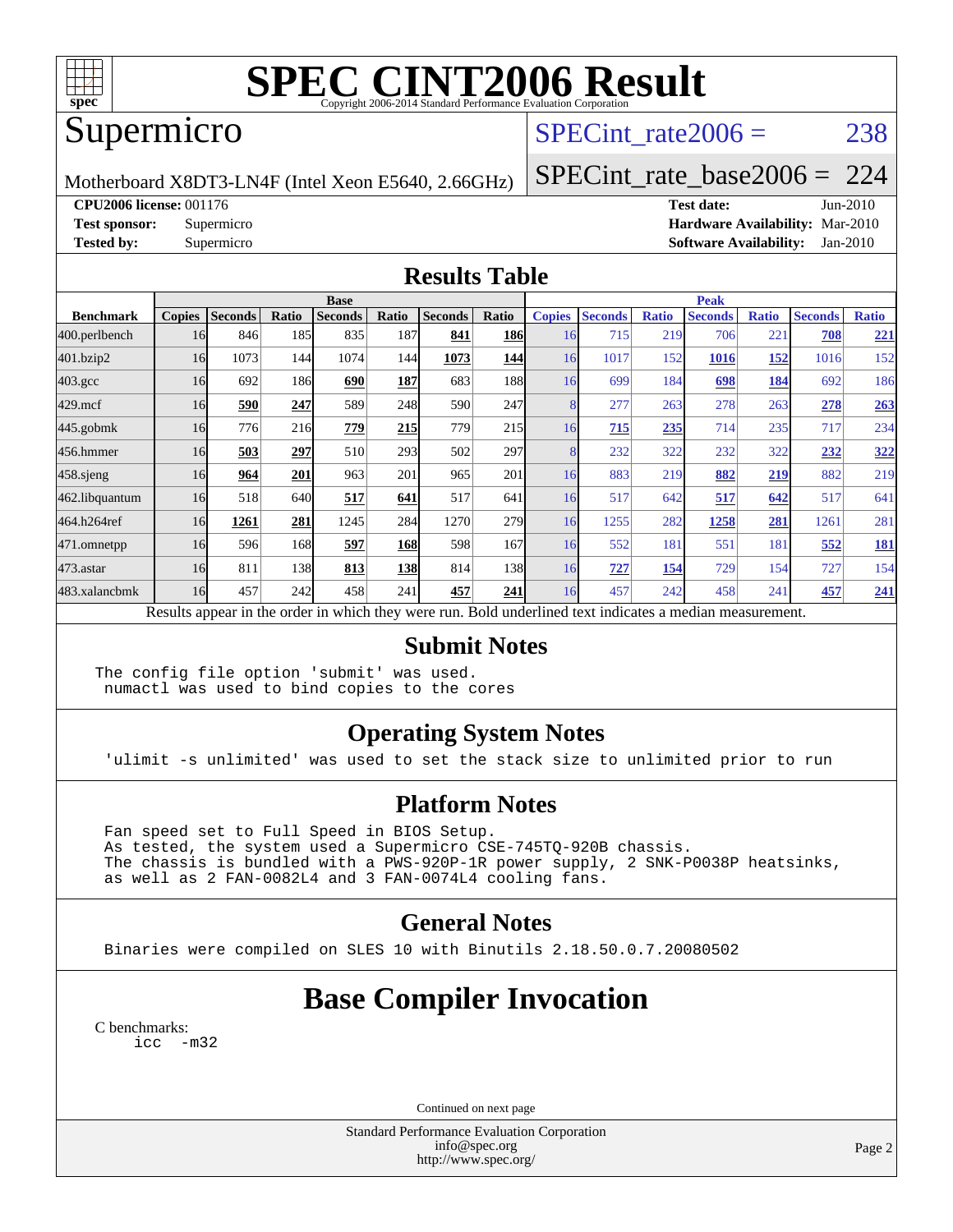| <b>SPEC CINT2006 Result</b><br>spec <sup>®</sup><br>Copyright 2006-2014 Standard Performance Evaluation (                                                                                       |                                                                                                                 |  |  |  |  |  |  |  |
|-------------------------------------------------------------------------------------------------------------------------------------------------------------------------------------------------|-----------------------------------------------------------------------------------------------------------------|--|--|--|--|--|--|--|
| Supermicro                                                                                                                                                                                      | 238<br>$SPECint rate 2006 =$                                                                                    |  |  |  |  |  |  |  |
| Motherboard X8DT3-LN4F (Intel Xeon E5640, 2.66GHz)                                                                                                                                              | 224<br>$SPECint_rate_base2006 =$                                                                                |  |  |  |  |  |  |  |
| <b>CPU2006 license: 001176</b><br><b>Test sponsor:</b><br>Supermicro<br><b>Tested by:</b><br>Supermicro                                                                                         | <b>Test date:</b><br>Jun-2010<br>Hardware Availability: Mar-2010<br><b>Software Availability:</b><br>$Jan-2010$ |  |  |  |  |  |  |  |
| <b>Base Compiler Invocation (Continued)</b>                                                                                                                                                     |                                                                                                                 |  |  |  |  |  |  |  |
| $C_{++}$ benchmarks:<br>$icpc$ $-m32$                                                                                                                                                           |                                                                                                                 |  |  |  |  |  |  |  |
| <b>Base Portability Flags</b>                                                                                                                                                                   |                                                                                                                 |  |  |  |  |  |  |  |
| 400.perlbench: - DSPEC_CPU_LINUX_IA32<br>462.libquantum: -DSPEC_CPU_LINUX<br>483.xalancbmk: - DSPEC CPU LINUX                                                                                   |                                                                                                                 |  |  |  |  |  |  |  |
| <b>Base Optimization Flags</b><br>C benchmarks:<br>-xSSE4.2 -ipo -03 -no-prec-div -static -opt-prefetch<br>$C_{++}$ benchmarks:<br>-xSSE4.2 -ipo -03 -no-prec-div -opt-prefetch -Wl,-z, muldefs |                                                                                                                 |  |  |  |  |  |  |  |
| -L/home/cmplr/usr3/alrahate/cpu2006.1.1.ic11.1/libic11.1-32bit -lsmartheap<br><b>Base Other Flags</b>                                                                                           |                                                                                                                 |  |  |  |  |  |  |  |
| C benchmarks:                                                                                                                                                                                   |                                                                                                                 |  |  |  |  |  |  |  |
| 403.gcc: -Dalloca=_alloca                                                                                                                                                                       |                                                                                                                 |  |  |  |  |  |  |  |
| <b>Peak Compiler Invocation</b><br>C benchmarks (except as noted below):<br>$-m32$<br>icc                                                                                                       |                                                                                                                 |  |  |  |  |  |  |  |
| 401.bzip2: icc -m64                                                                                                                                                                             |                                                                                                                 |  |  |  |  |  |  |  |
| 456.hmmer: $\text{icc}$ -m64                                                                                                                                                                    |                                                                                                                 |  |  |  |  |  |  |  |
| 458.sjeng: icc -m64                                                                                                                                                                             |                                                                                                                 |  |  |  |  |  |  |  |
| 462.libquantum: icc -m64                                                                                                                                                                        |                                                                                                                 |  |  |  |  |  |  |  |
| C++ benchmarks (except as noted below):<br>icpc -m32                                                                                                                                            |                                                                                                                 |  |  |  |  |  |  |  |
| 473.astar: icpc -m64                                                                                                                                                                            |                                                                                                                 |  |  |  |  |  |  |  |

Standard Performance Evaluation Corporation [info@spec.org](mailto:info@spec.org) <http://www.spec.org/>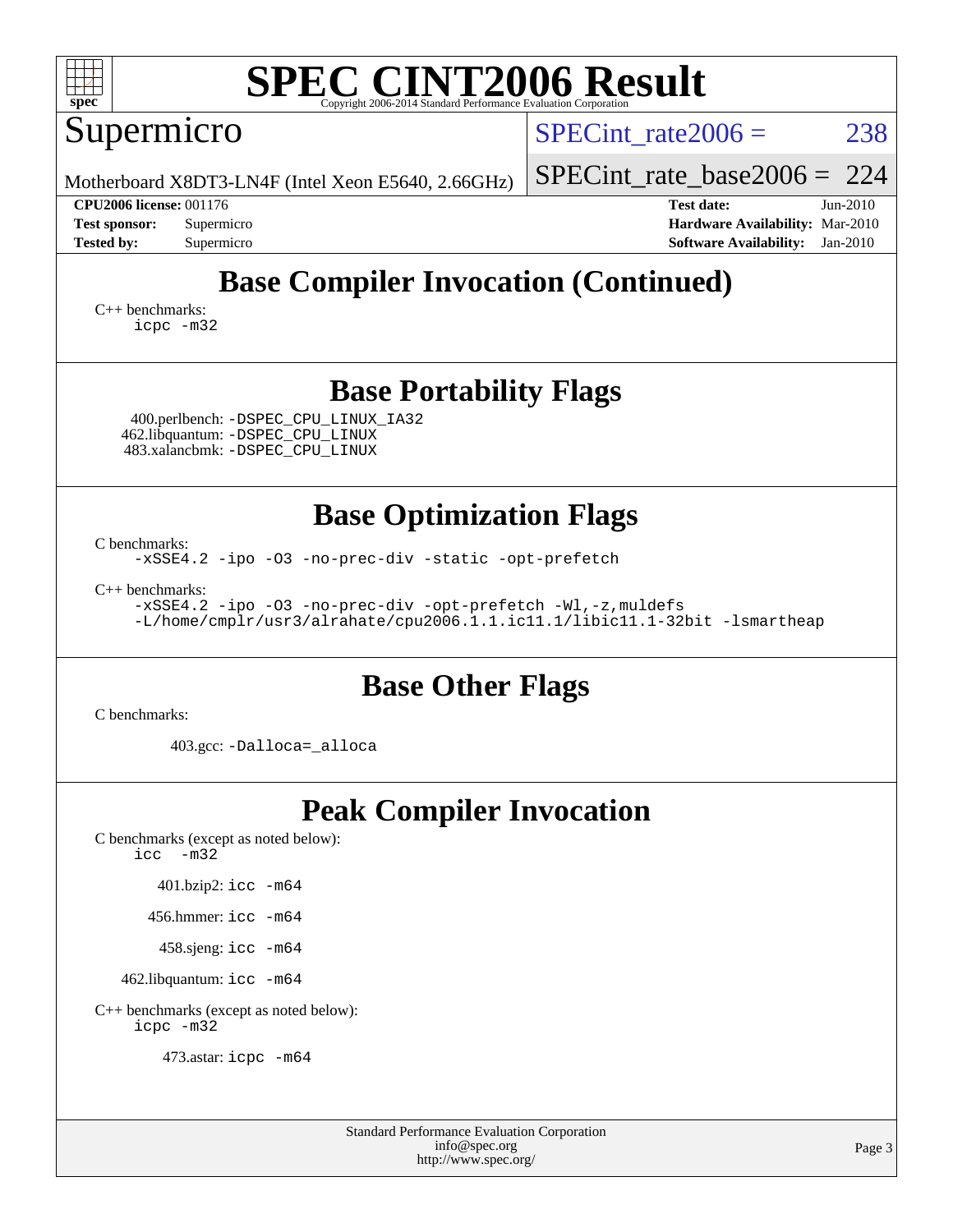

# **[SPEC CINT2006 Result](http://www.spec.org/auto/cpu2006/Docs/result-fields.html#SPECCINT2006Result)**

Supermicro

SPECint rate $2006 = 238$ 

Motherboard X8DT3-LN4F (Intel Xeon E5640, 2.66GHz)

[SPECint\\_rate\\_base2006 =](http://www.spec.org/auto/cpu2006/Docs/result-fields.html#SPECintratebase2006) 224

**[CPU2006 license:](http://www.spec.org/auto/cpu2006/Docs/result-fields.html#CPU2006license)** 001176 **[Test date:](http://www.spec.org/auto/cpu2006/Docs/result-fields.html#Testdate)** Jun-2010 **[Test sponsor:](http://www.spec.org/auto/cpu2006/Docs/result-fields.html#Testsponsor)** Supermicro **[Hardware Availability:](http://www.spec.org/auto/cpu2006/Docs/result-fields.html#HardwareAvailability)** Mar-2010 **[Tested by:](http://www.spec.org/auto/cpu2006/Docs/result-fields.html#Testedby)** Supermicro **[Software Availability:](http://www.spec.org/auto/cpu2006/Docs/result-fields.html#SoftwareAvailability)** Jan-2010

### **[Peak Portability Flags](http://www.spec.org/auto/cpu2006/Docs/result-fields.html#PeakPortabilityFlags)**

 400.perlbench: [-DSPEC\\_CPU\\_LINUX\\_IA32](http://www.spec.org/cpu2006/results/res2010q3/cpu2006-20100611-11701.flags.html#b400.perlbench_peakCPORTABILITY_DSPEC_CPU_LINUX_IA32) 401.bzip2: [-DSPEC\\_CPU\\_LP64](http://www.spec.org/cpu2006/results/res2010q3/cpu2006-20100611-11701.flags.html#suite_peakCPORTABILITY401_bzip2_DSPEC_CPU_LP64) 456.hmmer: [-DSPEC\\_CPU\\_LP64](http://www.spec.org/cpu2006/results/res2010q3/cpu2006-20100611-11701.flags.html#suite_peakCPORTABILITY456_hmmer_DSPEC_CPU_LP64) 458.sjeng: [-DSPEC\\_CPU\\_LP64](http://www.spec.org/cpu2006/results/res2010q3/cpu2006-20100611-11701.flags.html#suite_peakCPORTABILITY458_sjeng_DSPEC_CPU_LP64) 462.libquantum: [-DSPEC\\_CPU\\_LP64](http://www.spec.org/cpu2006/results/res2010q3/cpu2006-20100611-11701.flags.html#suite_peakCPORTABILITY462_libquantum_DSPEC_CPU_LP64) [-DSPEC\\_CPU\\_LINUX](http://www.spec.org/cpu2006/results/res2010q3/cpu2006-20100611-11701.flags.html#b462.libquantum_peakCPORTABILITY_DSPEC_CPU_LINUX) 473.astar: [-DSPEC\\_CPU\\_LP64](http://www.spec.org/cpu2006/results/res2010q3/cpu2006-20100611-11701.flags.html#suite_peakCXXPORTABILITY473_astar_DSPEC_CPU_LP64) 483.xalancbmk: [-DSPEC\\_CPU\\_LINUX](http://www.spec.org/cpu2006/results/res2010q3/cpu2006-20100611-11701.flags.html#b483.xalancbmk_peakCXXPORTABILITY_DSPEC_CPU_LINUX)

## **[Peak Optimization Flags](http://www.spec.org/auto/cpu2006/Docs/result-fields.html#PeakOptimizationFlags)**

[C benchmarks](http://www.spec.org/auto/cpu2006/Docs/result-fields.html#Cbenchmarks):

Standard Performance Evaluation Corporation 400.perlbench: [-xSSE4.2](http://www.spec.org/cpu2006/results/res2010q3/cpu2006-20100611-11701.flags.html#user_peakPASS2_CFLAGSPASS2_LDCFLAGS400_perlbench_f-xSSE42_f91528193cf0b216347adb8b939d4107)(pass 2) [-prof-gen](http://www.spec.org/cpu2006/results/res2010q3/cpu2006-20100611-11701.flags.html#user_peakPASS1_CFLAGSPASS1_LDCFLAGS400_perlbench_prof_gen_e43856698f6ca7b7e442dfd80e94a8fc)(pass 1) [-ipo](http://www.spec.org/cpu2006/results/res2010q3/cpu2006-20100611-11701.flags.html#user_peakPASS2_CFLAGSPASS2_LDCFLAGS400_perlbench_f-ipo)(pass 2) [-O3](http://www.spec.org/cpu2006/results/res2010q3/cpu2006-20100611-11701.flags.html#user_peakPASS2_CFLAGSPASS2_LDCFLAGS400_perlbench_f-O3)(pass 2) [-no-prec-div](http://www.spec.org/cpu2006/results/res2010q3/cpu2006-20100611-11701.flags.html#user_peakPASS2_CFLAGSPASS2_LDCFLAGS400_perlbench_f-no-prec-div)(pass 2) [-static](http://www.spec.org/cpu2006/results/res2010q3/cpu2006-20100611-11701.flags.html#user_peakPASS2_CFLAGSPASS2_LDCFLAGS400_perlbench_f-static)(pass 2) [-prof-use](http://www.spec.org/cpu2006/results/res2010q3/cpu2006-20100611-11701.flags.html#user_peakPASS2_CFLAGSPASS2_LDCFLAGS400_perlbench_prof_use_bccf7792157ff70d64e32fe3e1250b55)(pass 2) [-ansi-alias](http://www.spec.org/cpu2006/results/res2010q3/cpu2006-20100611-11701.flags.html#user_peakCOPTIMIZE400_perlbench_f-ansi-alias) 401.bzip2: [-xSSE4.2](http://www.spec.org/cpu2006/results/res2010q3/cpu2006-20100611-11701.flags.html#user_peakPASS2_CFLAGSPASS2_LDCFLAGS401_bzip2_f-xSSE42_f91528193cf0b216347adb8b939d4107)(pass 2) [-prof-gen](http://www.spec.org/cpu2006/results/res2010q3/cpu2006-20100611-11701.flags.html#user_peakPASS1_CFLAGSPASS1_LDCFLAGS401_bzip2_prof_gen_e43856698f6ca7b7e442dfd80e94a8fc)(pass 1) [-ipo](http://www.spec.org/cpu2006/results/res2010q3/cpu2006-20100611-11701.flags.html#user_peakPASS2_CFLAGSPASS2_LDCFLAGS401_bzip2_f-ipo)(pass 2) [-O3](http://www.spec.org/cpu2006/results/res2010q3/cpu2006-20100611-11701.flags.html#user_peakPASS2_CFLAGSPASS2_LDCFLAGS401_bzip2_f-O3)(pass 2) [-no-prec-div](http://www.spec.org/cpu2006/results/res2010q3/cpu2006-20100611-11701.flags.html#user_peakPASS2_CFLAGSPASS2_LDCFLAGS401_bzip2_f-no-prec-div)(pass 2) [-static](http://www.spec.org/cpu2006/results/res2010q3/cpu2006-20100611-11701.flags.html#user_peakPASS2_CFLAGSPASS2_LDCFLAGS401_bzip2_f-static)(pass 2) [-prof-use](http://www.spec.org/cpu2006/results/res2010q3/cpu2006-20100611-11701.flags.html#user_peakPASS2_CFLAGSPASS2_LDCFLAGS401_bzip2_prof_use_bccf7792157ff70d64e32fe3e1250b55)(pass 2) [-opt-prefetch](http://www.spec.org/cpu2006/results/res2010q3/cpu2006-20100611-11701.flags.html#user_peakCOPTIMIZE401_bzip2_f-opt-prefetch) [-ansi-alias](http://www.spec.org/cpu2006/results/res2010q3/cpu2006-20100611-11701.flags.html#user_peakCOPTIMIZE401_bzip2_f-ansi-alias) [-auto-ilp32](http://www.spec.org/cpu2006/results/res2010q3/cpu2006-20100611-11701.flags.html#user_peakCOPTIMIZE401_bzip2_f-auto-ilp32) 403.gcc: [-xSSE4.2](http://www.spec.org/cpu2006/results/res2010q3/cpu2006-20100611-11701.flags.html#user_peakCOPTIMIZE403_gcc_f-xSSE42_f91528193cf0b216347adb8b939d4107) [-ipo](http://www.spec.org/cpu2006/results/res2010q3/cpu2006-20100611-11701.flags.html#user_peakCOPTIMIZE403_gcc_f-ipo) [-O3](http://www.spec.org/cpu2006/results/res2010q3/cpu2006-20100611-11701.flags.html#user_peakCOPTIMIZE403_gcc_f-O3) [-no-prec-div](http://www.spec.org/cpu2006/results/res2010q3/cpu2006-20100611-11701.flags.html#user_peakCOPTIMIZE403_gcc_f-no-prec-div) [-static](http://www.spec.org/cpu2006/results/res2010q3/cpu2006-20100611-11701.flags.html#user_peakCOPTIMIZE403_gcc_f-static) 429.mcf: [-xSSE4.2](http://www.spec.org/cpu2006/results/res2010q3/cpu2006-20100611-11701.flags.html#user_peakCOPTIMIZE429_mcf_f-xSSE42_f91528193cf0b216347adb8b939d4107) [-ipo](http://www.spec.org/cpu2006/results/res2010q3/cpu2006-20100611-11701.flags.html#user_peakCOPTIMIZE429_mcf_f-ipo) [-O3](http://www.spec.org/cpu2006/results/res2010q3/cpu2006-20100611-11701.flags.html#user_peakCOPTIMIZE429_mcf_f-O3) [-no-prec-div](http://www.spec.org/cpu2006/results/res2010q3/cpu2006-20100611-11701.flags.html#user_peakCOPTIMIZE429_mcf_f-no-prec-div) [-static](http://www.spec.org/cpu2006/results/res2010q3/cpu2006-20100611-11701.flags.html#user_peakCOPTIMIZE429_mcf_f-static) [-opt-prefetch](http://www.spec.org/cpu2006/results/res2010q3/cpu2006-20100611-11701.flags.html#user_peakCOPTIMIZE429_mcf_f-opt-prefetch) 445.gobmk: [-xSSE4.2](http://www.spec.org/cpu2006/results/res2010q3/cpu2006-20100611-11701.flags.html#user_peakPASS2_CFLAGSPASS2_LDCFLAGS445_gobmk_f-xSSE42_f91528193cf0b216347adb8b939d4107)(pass 2) [-prof-gen](http://www.spec.org/cpu2006/results/res2010q3/cpu2006-20100611-11701.flags.html#user_peakPASS1_CFLAGSPASS1_LDCFLAGS445_gobmk_prof_gen_e43856698f6ca7b7e442dfd80e94a8fc)(pass 1) [-prof-use](http://www.spec.org/cpu2006/results/res2010q3/cpu2006-20100611-11701.flags.html#user_peakPASS2_CFLAGSPASS2_LDCFLAGS445_gobmk_prof_use_bccf7792157ff70d64e32fe3e1250b55)(pass 2) [-O2](http://www.spec.org/cpu2006/results/res2010q3/cpu2006-20100611-11701.flags.html#user_peakCOPTIMIZE445_gobmk_f-O2) [-ipo](http://www.spec.org/cpu2006/results/res2010q3/cpu2006-20100611-11701.flags.html#user_peakCOPTIMIZE445_gobmk_f-ipo) [-no-prec-div](http://www.spec.org/cpu2006/results/res2010q3/cpu2006-20100611-11701.flags.html#user_peakCOPTIMIZE445_gobmk_f-no-prec-div) [-ansi-alias](http://www.spec.org/cpu2006/results/res2010q3/cpu2006-20100611-11701.flags.html#user_peakCOPTIMIZE445_gobmk_f-ansi-alias) 456.hmmer: [-xSSE4.2](http://www.spec.org/cpu2006/results/res2010q3/cpu2006-20100611-11701.flags.html#user_peakCOPTIMIZE456_hmmer_f-xSSE42_f91528193cf0b216347adb8b939d4107) [-ipo](http://www.spec.org/cpu2006/results/res2010q3/cpu2006-20100611-11701.flags.html#user_peakCOPTIMIZE456_hmmer_f-ipo) [-O3](http://www.spec.org/cpu2006/results/res2010q3/cpu2006-20100611-11701.flags.html#user_peakCOPTIMIZE456_hmmer_f-O3) [-no-prec-div](http://www.spec.org/cpu2006/results/res2010q3/cpu2006-20100611-11701.flags.html#user_peakCOPTIMIZE456_hmmer_f-no-prec-div) [-static](http://www.spec.org/cpu2006/results/res2010q3/cpu2006-20100611-11701.flags.html#user_peakCOPTIMIZE456_hmmer_f-static) [-unroll2](http://www.spec.org/cpu2006/results/res2010q3/cpu2006-20100611-11701.flags.html#user_peakCOPTIMIZE456_hmmer_f-unroll_784dae83bebfb236979b41d2422d7ec2) [-ansi-alias](http://www.spec.org/cpu2006/results/res2010q3/cpu2006-20100611-11701.flags.html#user_peakCOPTIMIZE456_hmmer_f-ansi-alias) [-auto-ilp32](http://www.spec.org/cpu2006/results/res2010q3/cpu2006-20100611-11701.flags.html#user_peakCOPTIMIZE456_hmmer_f-auto-ilp32)  $458 \text{.}$  sjeng:  $-xSSE4$ .  $2(\text{pass 2})$  -prof-qen(pass 1) [-ipo](http://www.spec.org/cpu2006/results/res2010q3/cpu2006-20100611-11701.flags.html#user_peakPASS2_CFLAGSPASS2_LDCFLAGS458_sjeng_f-ipo)(pass 2) [-O3](http://www.spec.org/cpu2006/results/res2010q3/cpu2006-20100611-11701.flags.html#user_peakPASS2_CFLAGSPASS2_LDCFLAGS458_sjeng_f-O3)(pass 2) [-no-prec-div](http://www.spec.org/cpu2006/results/res2010q3/cpu2006-20100611-11701.flags.html#user_peakPASS2_CFLAGSPASS2_LDCFLAGS458_sjeng_f-no-prec-div)(pass 2) [-static](http://www.spec.org/cpu2006/results/res2010q3/cpu2006-20100611-11701.flags.html#user_peakPASS2_CFLAGSPASS2_LDCFLAGS458_sjeng_f-static)(pass 2) [-prof-use](http://www.spec.org/cpu2006/results/res2010q3/cpu2006-20100611-11701.flags.html#user_peakPASS2_CFLAGSPASS2_LDCFLAGS458_sjeng_prof_use_bccf7792157ff70d64e32fe3e1250b55)(pass 2) [-unroll4](http://www.spec.org/cpu2006/results/res2010q3/cpu2006-20100611-11701.flags.html#user_peakCOPTIMIZE458_sjeng_f-unroll_4e5e4ed65b7fd20bdcd365bec371b81f) [-auto-ilp32](http://www.spec.org/cpu2006/results/res2010q3/cpu2006-20100611-11701.flags.html#user_peakCOPTIMIZE458_sjeng_f-auto-ilp32) 462.libquantum: [-xSSE4.2](http://www.spec.org/cpu2006/results/res2010q3/cpu2006-20100611-11701.flags.html#user_peakCOPTIMIZE462_libquantum_f-xSSE42_f91528193cf0b216347adb8b939d4107) [-ipo](http://www.spec.org/cpu2006/results/res2010q3/cpu2006-20100611-11701.flags.html#user_peakCOPTIMIZE462_libquantum_f-ipo) [-O3](http://www.spec.org/cpu2006/results/res2010q3/cpu2006-20100611-11701.flags.html#user_peakCOPTIMIZE462_libquantum_f-O3) [-no-prec-div](http://www.spec.org/cpu2006/results/res2010q3/cpu2006-20100611-11701.flags.html#user_peakCOPTIMIZE462_libquantum_f-no-prec-div) [-static](http://www.spec.org/cpu2006/results/res2010q3/cpu2006-20100611-11701.flags.html#user_peakCOPTIMIZE462_libquantum_f-static) [-auto-ilp32](http://www.spec.org/cpu2006/results/res2010q3/cpu2006-20100611-11701.flags.html#user_peakCOPTIMIZE462_libquantum_f-auto-ilp32) [-opt-prefetch](http://www.spec.org/cpu2006/results/res2010q3/cpu2006-20100611-11701.flags.html#user_peakCOPTIMIZE462_libquantum_f-opt-prefetch) 464.h264ref: [-xSSE4.2](http://www.spec.org/cpu2006/results/res2010q3/cpu2006-20100611-11701.flags.html#user_peakPASS2_CFLAGSPASS2_LDCFLAGS464_h264ref_f-xSSE42_f91528193cf0b216347adb8b939d4107)(pass 2) [-prof-gen](http://www.spec.org/cpu2006/results/res2010q3/cpu2006-20100611-11701.flags.html#user_peakPASS1_CFLAGSPASS1_LDCFLAGS464_h264ref_prof_gen_e43856698f6ca7b7e442dfd80e94a8fc)(pass 1) [-ipo](http://www.spec.org/cpu2006/results/res2010q3/cpu2006-20100611-11701.flags.html#user_peakPASS2_CFLAGSPASS2_LDCFLAGS464_h264ref_f-ipo)(pass 2) [-O3](http://www.spec.org/cpu2006/results/res2010q3/cpu2006-20100611-11701.flags.html#user_peakPASS2_CFLAGSPASS2_LDCFLAGS464_h264ref_f-O3)(pass 2) [-no-prec-div](http://www.spec.org/cpu2006/results/res2010q3/cpu2006-20100611-11701.flags.html#user_peakPASS2_CFLAGSPASS2_LDCFLAGS464_h264ref_f-no-prec-div)(pass 2) [-static](http://www.spec.org/cpu2006/results/res2010q3/cpu2006-20100611-11701.flags.html#user_peakPASS2_CFLAGSPASS2_LDCFLAGS464_h264ref_f-static)(pass 2) [-prof-use](http://www.spec.org/cpu2006/results/res2010q3/cpu2006-20100611-11701.flags.html#user_peakPASS2_CFLAGSPASS2_LDCFLAGS464_h264ref_prof_use_bccf7792157ff70d64e32fe3e1250b55)(pass 2) [-unroll2](http://www.spec.org/cpu2006/results/res2010q3/cpu2006-20100611-11701.flags.html#user_peakCOPTIMIZE464_h264ref_f-unroll_784dae83bebfb236979b41d2422d7ec2) [-ansi-alias](http://www.spec.org/cpu2006/results/res2010q3/cpu2006-20100611-11701.flags.html#user_peakCOPTIMIZE464_h264ref_f-ansi-alias) [C++ benchmarks:](http://www.spec.org/auto/cpu2006/Docs/result-fields.html#CXXbenchmarks) 471.omnetpp: [-xSSE4.2](http://www.spec.org/cpu2006/results/res2010q3/cpu2006-20100611-11701.flags.html#user_peakPASS2_CXXFLAGSPASS2_LDCXXFLAGS471_omnetpp_f-xSSE42_f91528193cf0b216347adb8b939d4107)(pass 2) [-prof-gen](http://www.spec.org/cpu2006/results/res2010q3/cpu2006-20100611-11701.flags.html#user_peakPASS1_CXXFLAGSPASS1_LDCXXFLAGS471_omnetpp_prof_gen_e43856698f6ca7b7e442dfd80e94a8fc)(pass 1) [-ipo](http://www.spec.org/cpu2006/results/res2010q3/cpu2006-20100611-11701.flags.html#user_peakPASS2_CXXFLAGSPASS2_LDCXXFLAGS471_omnetpp_f-ipo)(pass 2) [-O3](http://www.spec.org/cpu2006/results/res2010q3/cpu2006-20100611-11701.flags.html#user_peakPASS2_CXXFLAGSPASS2_LDCXXFLAGS471_omnetpp_f-O3)(pass 2) [-no-prec-div](http://www.spec.org/cpu2006/results/res2010q3/cpu2006-20100611-11701.flags.html#user_peakPASS2_CXXFLAGSPASS2_LDCXXFLAGS471_omnetpp_f-no-prec-div)(pass 2) [-prof-use](http://www.spec.org/cpu2006/results/res2010q3/cpu2006-20100611-11701.flags.html#user_peakPASS2_CXXFLAGSPASS2_LDCXXFLAGS471_omnetpp_prof_use_bccf7792157ff70d64e32fe3e1250b55)(pass 2) [-ansi-alias](http://www.spec.org/cpu2006/results/res2010q3/cpu2006-20100611-11701.flags.html#user_peakCXXOPTIMIZE471_omnetpp_f-ansi-alias) [-opt-ra-region-strategy=block](http://www.spec.org/cpu2006/results/res2010q3/cpu2006-20100611-11701.flags.html#user_peakCXXOPTIMIZE471_omnetpp_f-opt-ra-region-strategy-block_a0a37c372d03933b2a18d4af463c1f69) [-Wl,-z,muldefs](http://www.spec.org/cpu2006/results/res2010q3/cpu2006-20100611-11701.flags.html#user_peakEXTRA_LDFLAGS471_omnetpp_link_force_multiple1_74079c344b956b9658436fd1b6dd3a8a) [-L/home/cmplr/usr3/alrahate/cpu2006.1.1.ic11.1/libic11.1-32bit -lsmartheap](http://www.spec.org/cpu2006/results/res2010q3/cpu2006-20100611-11701.flags.html#user_peakEXTRA_LIBS471_omnetpp_SmartHeap_d86dffe4a79b79ef8890d5cce17030c3) Continued on next page

[info@spec.org](mailto:info@spec.org) <http://www.spec.org/>

Page 4